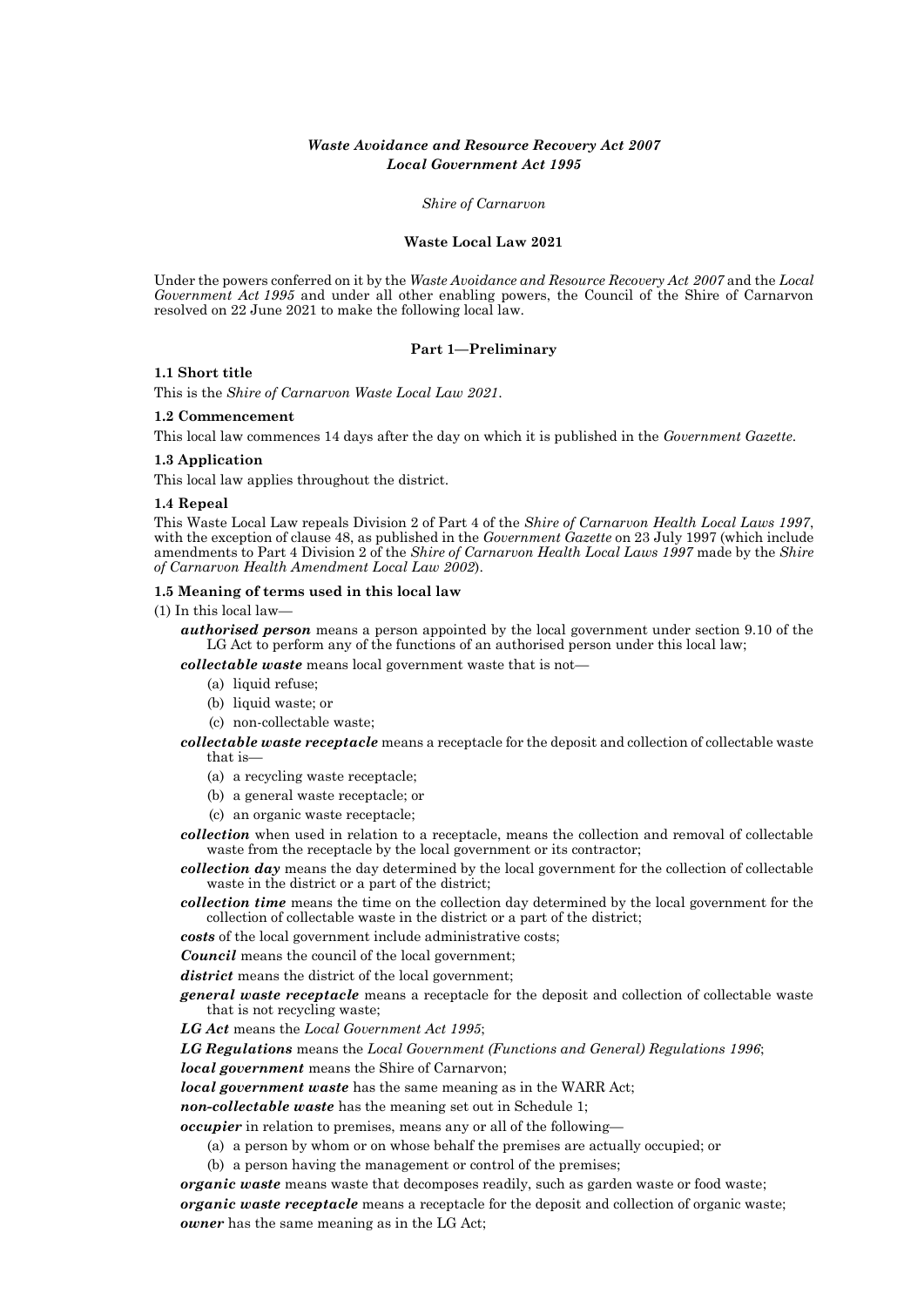*public place* includes a place to which the public ordinarily have access, whether or not by payment of a fee;

*receptacle* means a receptacle—

- (a) that has been supplied for the use of the premises by the local government or its contractor, or which has otherwise been approved by the local government; and
- (b) the waste from which is collected and removed from the premises by the local government or its contractor;

# *recycling waste receptacle* means a receptacle for the deposit and collection of recycling waste; *recycling waste* means—

- (a) paper and cardboard;
- (b) plastic containers comprised of polyethylene terephthalate or high density polyethylene;
- (c) glass containers;
- (d) steel containers;
- (e) aluminium containers;
- (f) liquid paper board; and
- (g) any other waste determined by the local government to be recycling waste;

*specified* means specified by the local government or an authorised person, as the case may be;

*street alignment* means the boundary between the land comprising a street and the land that abuts the street;

*WARR Act* means the *Waste Avoidance and Resource Recovery Act 2007*;

*waste* has the same meaning as in the WARR Act;

*waste facility* means a waste facility, as defined in the WARR Act, that is operated by the local government; and

*waste service* has the same meaning as in the WARR Act.

(2) Where, in this local law, a duty or liability is imposed on an owner or occupier, or on an owner and occupier, the duty or liability is taken to be imposed jointly and severally on each of the owners or occupiers.

## **1.6 Local public notice of determinations**

Where, under this local law, the local government has a power to determine a matter—

- (a) Local public notice, under section 1.7 of the LG Act, must be given of the matter determined;
- (b) The determination becomes effective only after local public notice has been given;
- (c) The determination remains in force for the period of one year after the date that local public notice has been given under subclause (a);
- (d) After the period referred to in subclause (c), the determination continues in force only if, and for so long as, it is the subject of local public notice, given annually, under section 1.7 of the LG Act; and
- (e) The determination must be recorded in a publicly accessible register of determinations that must be maintained by the local government.

#### **1.7 Rates, fees and charges**

The local government's powers to impose rates, fees and charges in relation to waste services are set out in sections 66 to 68 of the WARR Act and section 6.16 and 6.17 of the LG Act.

#### **1.8 Power to provide waste services**

The local government's power to provide, or enter into a contract for the provision of, waste services is dealt with in section 50 of the WARR Act.

## **Part 2—Local government waste**

### **2.1 Supply of receptacles**

(1) The local government is to supply, for the use of each premises that are, or are capable of being, occupied or used for residential purposes, one or more receptacles for the collection and removal, from those premises, of collectable waste.

(2) The owner of premises to which subclause (1) applies must—

- (a) ensure that the fee or charge (if any) imposed by the local government in relation to each receptacle is paid to the local government; and
- (b) ensure that each receptacle is used, in respect of those premises, in accordance with this local law.

#### **2.2 Deposit of waste in receptacles**

(1) An owner or occupier of premises must not deposit or permit to be deposited in a receptacle any noncollectable waste.

(2) A person must not deposit waste in a receptacle that has been provided for the use of other premises without the consent of the owner or occupier of those premises.

## **2.3 General waste receptacles**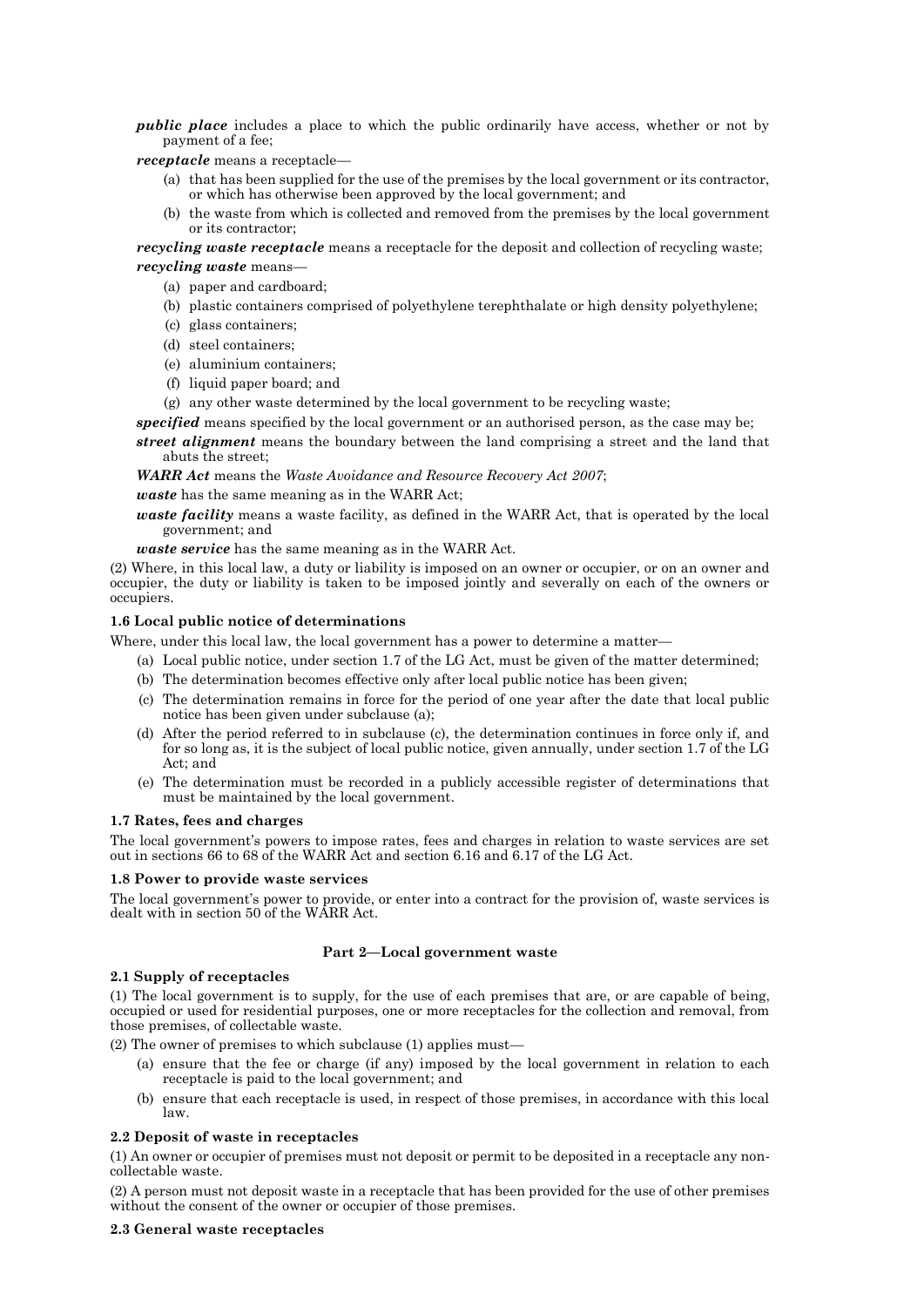(1) An owner or occupier of premises must not deposit or permit to be deposited in a general waste receptacle—

- (a) where the receptacle has a capacity of 140 litres—more than 70 kilograms of collectable waste; or
- (b) where the receptacle has any other capacity—more than the weight determined by the local government.

(2) Where the local government supplies recycling waste receptacles, an owner or occupier of premises must not deposit or permit to be deposited in a general waste receptacle any recycling waste.

(3) Where the local government supplies organic waste receptacles, an owner or occupier of premises must not deposit or permit to be deposited in a general waste receptacle any organic waste.

#### **2.4 Recycling waste receptacles**

An owner or occupier of premises must not deposit or permit to be deposited in a recycling waste receptacle—

- (a) anything other than the particular type of recycling waste for which that receptacle was provided by the local government for those premises;
- (b) where the receptacle has a capacity of 360 litres— more than 70 kilograms of recycling waste; or
- (c) where the receptacle has any other capacity—more than the weight determined by the local government.

#### **2.5 Organic waste receptacles**

An owner or occupier of premises must not deposit or permit to be deposited in an organic waste receptacle—

- (a) anything other than the particular type of organic waste for which that receptacle was provided by the local government for those premises;
- (b) where the receptacle has a capacity of 240 litres—more than 70 kilograms of organic waste; or
- (c) where the receptacle has any other capacity—more than the weight determined by the local government.

#### **2.6 Direction to place or remove a receptacle**

(1) The local government or an authorised person may give a written direction to an owner or occupier of specified premises—

- (a) to place a receptacle in respect of those premises for collection; or
- (b) to remove a receptacle in respect of those premises after collection.

(2) The direction under subclause (1) may specify when the placement or removal is to occur, or where the receptacle is to be placed, or both.

(3) An owner or occupier of premises must comply with a direction given under this clause.

### **2.7 Duties of owner or occupier**

An owner or occupier of premises must—

- (a) except for a reasonable period before and after collection time, keep each receptacle in a storage space or area that is behind the street alignment;
- (b) take reasonable steps, if placing a receptacle for collection on the verge adjoining the premises, or other area as determined by the local government, to ensure that, within a reasonable period before collection time, each receptacle is—
	- (i) within 1 metre of the carriageway;
	- (ii) placed so that it does not unduly obstruct any footpath, cycle way, right-of-way or carriageway; and
	- (iii) facing squarely to the edge of and opening towards the carriageway,

or in such other position as is approved in writing by the local government or an authorised person; and

(c) if the receptacle is lost, stolen, damaged or defective, notify the local government, as soon as practicable, after the event.

### **2.8 Exemption**

(1) An owner or occupier of premises may apply in writing to the local government for an exemption from compliance with the requirements of clause 2.7(a) or (b).

(2) The local government or an authorised person may grant, with or without conditions, or refuse an application for exemption from compliance under this clause.

- (3) An exemption granted under this clause must state—
	- (a) the premises to which the exemption applies;
	- (b) the period during which the exemption applies; and
	- (c) any conditions imposed by the local government or the authorised person.

(4) An exemption granted under this clause ceases to apply—

(a) if the local government decides, on reasonable grounds, that there has been a failure to comply with a condition of the exemption; and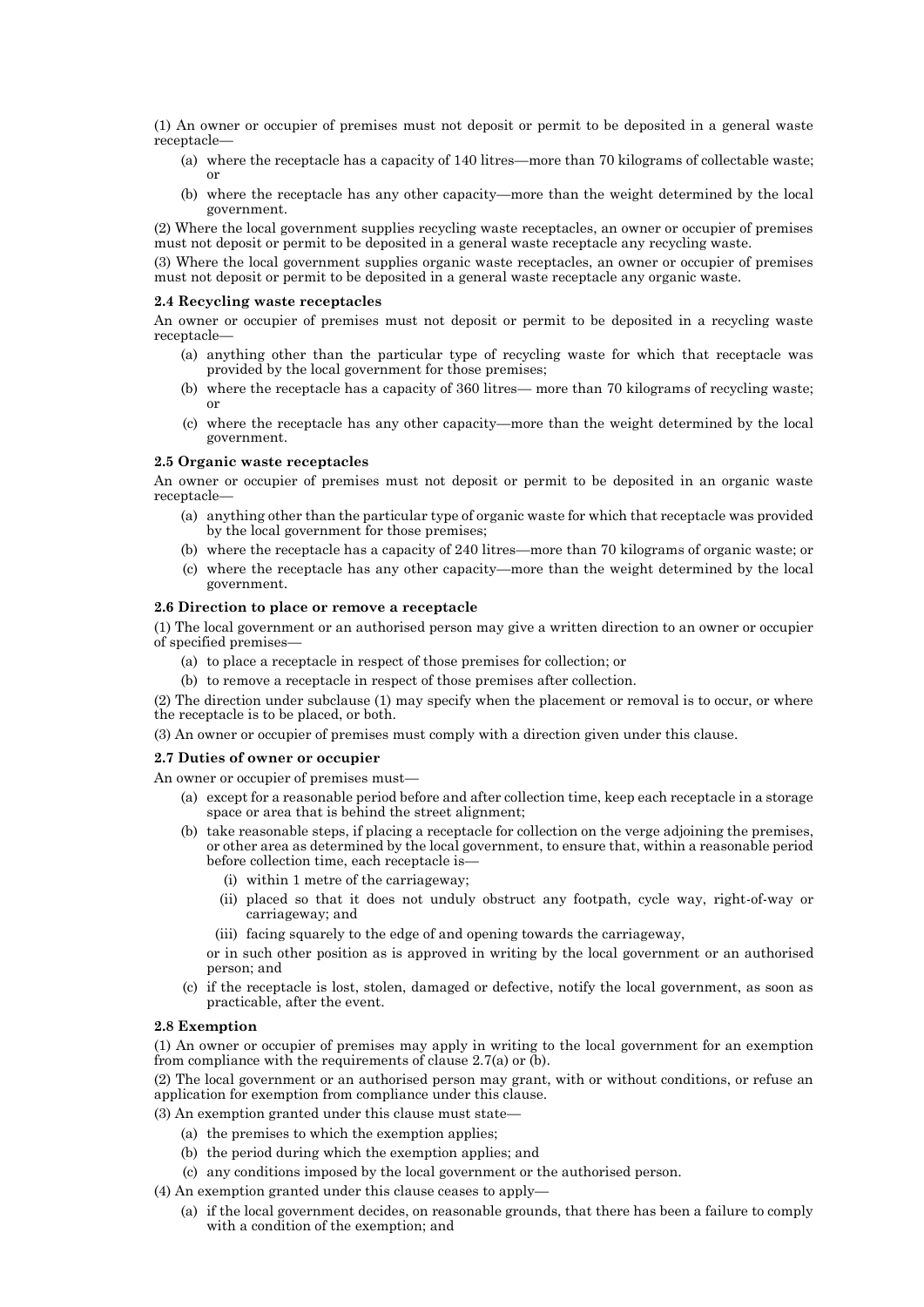(b) from the date that the local government informs the owner or occupier of its decision under clause 2.8(4)(a).

## **2.9 Damaging or removing receptacles**

A person, other than the local government or its contractor, must not—

- (a) damage, destroy or interfere with a receptacle; or
- (b) except as permitted by this local law or as authorised by the local government or an authorised person, remove a receptacle from any premises to which it was delivered by the local government or its contractor.

## **2.10 Verge collections**

(1) Where the local government has advertised a verge waste collection (such as a green waste, or a bulk waste, verge collection) a person, unless with and in accordance with the approval of the local government or an authorised person—

- (a) must deposit waste only during the period of time, and in accordance with other terms and conditions, as advertised by the local government in relation to that verge waste collection; and
- (b) must otherwise comply with those terms and conditions.

(2) Where waste has been deposited on a verge for a verge waste collection, a person must not remove any of that waste for a commercial purpose but may remove it for any other purpose.

(3) Except where waste is lawfully removed from a verge under this clause, a person must not disassemble or tamper with any waste deposited on a verge for a verge waste collection so as to increase the risk of harm to any person.

(4) Clause 2.10(2) does not apply to the local government or a person engaged or contracted by the local government in relation to the verge waste collection.

## **Part 3—General duties**

## **3.1 Duties of an owner or occupier**

An owner or occupier of premises must—

- (a) take reasonable steps to ensure that an adequate number of receptacles are provided to contain all waste which accumulates or may accumulate in or from the premises;
- (b) ensure that each receptacle is kept in good condition and repair;
- (c) take all reasonable steps to—
	- (i) prevent fly breeding and keep each receptacle free of flies, maggots, cockroaches, rodents and other vectors of disease;
	- (ii) prevent the emission of offensive or noxious odours from each receptacle; and
	- (iii) ensure that each receptacle does not cause a nuisance to an occupier of adjoining premises.
- (d) whenever directed to do so by the local government or an authorised person, thoroughly clean, disinfect, deodorise and apply a residual insecticide to each receptacle.

## **3.2 Removal of waste from premises**

(1) A person must not remove any waste from premises unless that person is—

- (a) the owner or occupier of the premises;
- (b) authorised to do so by the owner or occupier of the premises; or
- (c) authorised in writing to do so by the local government or an authorised person.
- (2) A person must not remove any waste from a receptacle without the approval of—
	- (a) the local government or an authorised person; or
	- (b) the owner or occupier of the premises at which the receptacle is ordinarily kept.

## **3.3 Receptacles and containers for public use**

A person must not, without the approval of the local government or an authorised person—

- (a) deposit household, commercial or other waste from any premises on or into; or
- (b) remove any waste from,

a receptacle provided for the use of the general public in a public place.

## **Part 4—Operation of waste facilities**

## **4.1 Operation of this Part**

This Part applies to a person who enters a waste facility.

## **4.2 Hours of operation**

The local government may from time to time determine the hours of operation of a waste facility.

# **4.3 Signs and directions**

(1) The local government or an authorised person may regulate the use of a waste facility—

(a) by means of a sign; or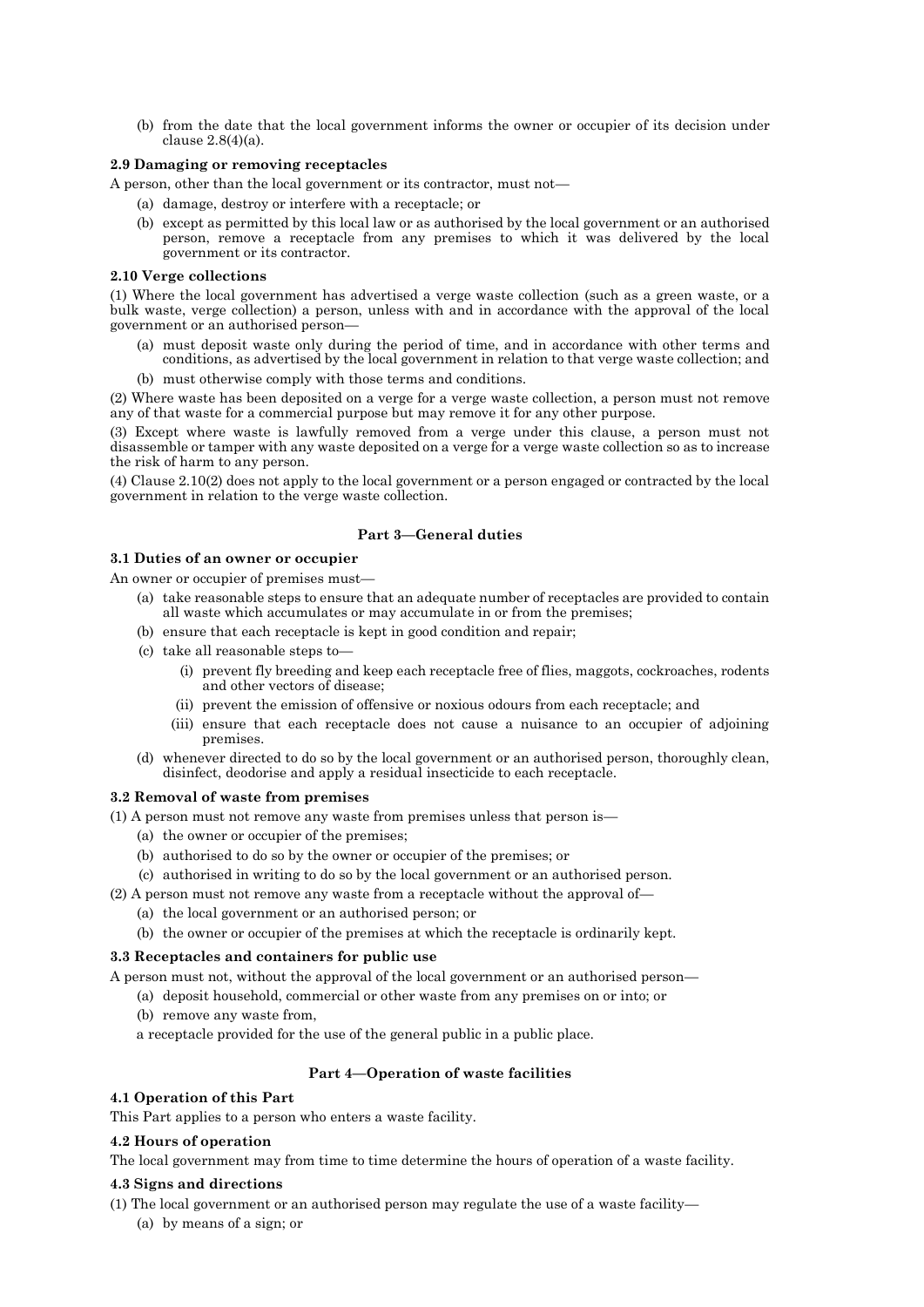- (b) by giving a direction to a person within a waste facility.
- (2) A person within a waste facility must comply with a sign or direction under subclause (1).

(3) The local government or an authorised person may direct a person who commits, or is reasonably suspected by the local government or the authorised person of having committed, an offence under this clause to leave the waste facility immediately.

(4) A person must comply with a direction under subclause (3).

#### **4.4 Fees and charges**

(1) Unless subclause (3) applies, a person must, on or before entering a waste facility or on demand by the local government or an authorised person, pay the fee or charge as assessed by an authorised person.

(2) An authorised person may assess the fee or charge in respect of a particular load of waste at a rate that applies to any part of that load, even if that rate is higher than the rate that would apply to any other part of the load.

(3) Subclause (1) does not apply—

- (a) to a person who disposes of waste in accordance with the terms of—
	- (i) a credit arrangement with the local government; or
	- (ii) any other arrangement with the local government to pay the fee or charge at a different time or in a different manner; and
- (b) to the deposit of waste owned by the local government, or in the possession of an employee on behalf of the local government.

#### **4.5 Depositing waste**

(1) A person must not deposit waste at a waste facility other than—

- (a) at a location determined by a sign and in accordance with the sign; and
- (b) in accordance with the direction of an authorised person.

(2) The local government may determine the classification of any waste that may be deposited at a waste facility.

## **4.6 Prohibited activities**

(1) Unless authorised by the local government, a person must not—

- (a) remove any waste or any other thing from a waste facility;
- (b) deposit at a waste facility that is a landfill site any waste that is toxic, poisonous or hazardous, or the depositing of which is regulated or prohibited by any written law;
- (c) light a fire in a waste facility;
- (d) remove, damage or otherwise interfere with any flora in a waste facility;
- (e) remove, injure or otherwise interfere with any fauna in a waste facility; or
- (f) damage, deface or destroy any building, equipment, plant or property within a waste facility.

(2) A person must not act in an abusive or threatening manner towards any person using, or engaged in the management or operation of, a waste facility.

## **Part 5—Enforcement**

### **5.1 Objection and appeal rights**

Division 1 of Part 9 of the *Local Government Act 1995* applies to a decision under this local law to grant, renew, vary or cancel—

- (a) An approval under clause 2.7(b);
- (b) An exemption under clause 2.8(2);
- (c) An approval under clause 2.9(b);
- (d) An approval under clause 2.10(1);
- (e) An authorisation under clause 3.2(1)(c);
- (f) An approval granted under clause 3.2(2); and
- (g) An approval under clause 3.3.

#### **5.2 Offences and general penalty**

(1) A person who fails to do anything required or directed to be done under this local law, or who does anything which under this local law a person is prohibited from doing, commits an offence.

(2) A person who commits an offence under this local law is liable, on conviction, to a penalty not exceeding \$5,000, and if the offence is of a continuing nature, to a further penalty not exceeding \$500 in respect of each day or part of a day during which the offence has continued.

#### **5.3 Other costs and expenses**

(1) A person who is convicted of an offence under this local law is to be liable, in addition to any penalty imposed under clause 5.2, to pay to the local government the costs and expenses incurred by the local government in taking remedial action such as—

(a) removing and lawfully disposing of toxic, hazardous or poisonous waste; or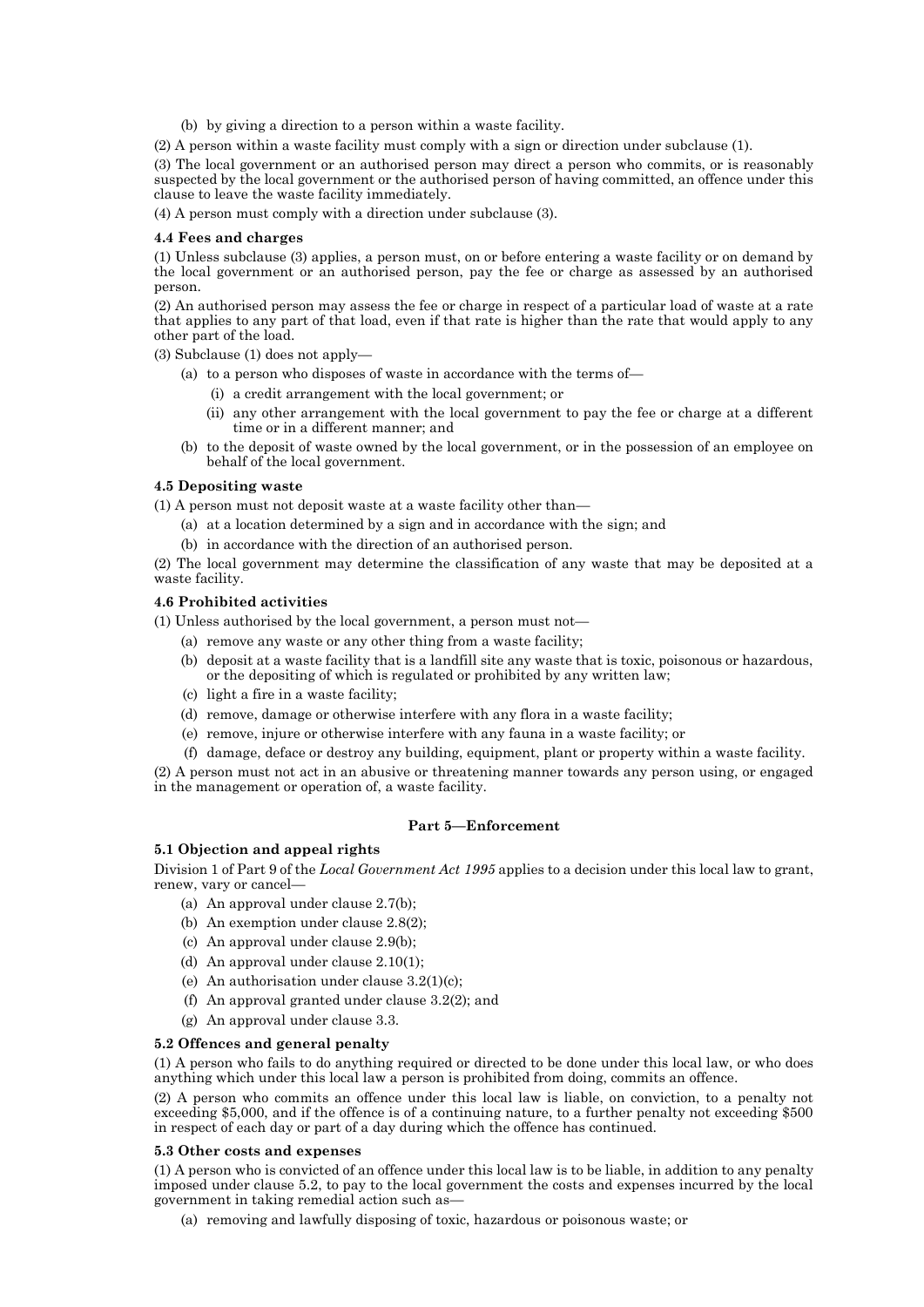(b) making good any damage caused to a waste facility.

(2) The costs and expenses incurred by the local government are to be recoverable, as a debt due to the local government, in a court of competent civil jurisdiction.

### **5.4 Prescribed offences**

(1) An offence against a clause specified in Schedule 2 is a prescribed offence for the purposes of section 9.16(1) of the LG Act.

(2) The amount of the modified penalty for a prescribed offence is that specified adjacent to the clause in Schedule 2.

#### **5.5 Form of notices**

(1) Where a vehicle is involved in the commission of an offence, the form of the notice referred to in section 9.13 of the LG Act is that of Form 1 in Schedule 1 of the LG Regulations.

(2) The form of the infringement notice given under section 9.16 of the LG Act is that of Form 2 in Schedule 1 of the LG Regulations.

(3) The form of the infringement withdrawal notice given under section 9.20 of the LG Act is that of Form 3 in Schedule 1 of the LG Regulations.

## **Schedule 1—Meaning of 'non-collectable waste'**

*non-collectable waste* means—

- (a) hot or burning material;
- (b) household hazardous waste, including paint, acids, alkalis, fire extinguishers, solvents, pesticides, oils, gas cylinders, batteries, chemicals and heavy metals;
- (c) any other hazardous material, such as radioactive waste;
- (d) any explosive material, such as flares or ammunition;
- (e) electrical or electronic equipment;
- (f) hospital, medical, veterinary, laboratory or pathological substances;
- (g) construction or demolition waste;
- (h) sewage;
- (i) 'controlled waste' for the purposes of the *Environmental Protection (Controlled Waste) Regulations 2004*;
- (j) any object that is greater in length, width, or breadth than the corresponding dimension of the receptacle or that will not allow the lid of the receptacle to be tightly closed;
- (k) waste that is or is likely to become offensive or a nuisance, or give off an offensive or noxious odour, or to attract flies or cause fly breeding unless it is first wrapped in non-absorbent or impervious material or placed in a sealed impervious and leak-proof container; and
- (l) any other waste determined by the local government to be non-collectable waste.

| Item<br>No.    | Clause No.         | Description                                                                           | Modified<br>Penalty (\$) |
|----------------|--------------------|---------------------------------------------------------------------------------------|--------------------------|
| $\mathbf{1}$   | 2.1(2)(a)          | Failing to pay fee or charge                                                          | 100                      |
| 2              | 2.1(2)(b)          | Failing to ensure lawful use of receptacle                                            | 100                      |
| 3              | 2.2(1)             | Depositing non-collectable waste in a receptacle                                      | 100                      |
| $\overline{4}$ | 2.2(2)             | Depositing waste in another receptacle without consent                                | 100                      |
| $\bf 5$        | 2.3(1)             | Exceeding weight capacity of a general waste receptacle                               | 100                      |
| 6              | $2.3(2)$ and $(3)$ | Depositing unauthorised waste in a general waste<br>receptacle                        | 100                      |
| $\overline{7}$ | 2.4(a)             | Depositing unauthorised waste in a recycling waste<br>receptacle                      | 100                      |
| 8              | $2.4(b)$ and (c)   | Exceeding weight capacity of a recycling waste receptacle                             | 100                      |
| 9              | 2.5(a)             | Depositing unauthorised waste in an organic waste<br>receptacle                       | 100                      |
| 10             | $2.5(b)$ and (c)   | Exceeding weight capacity of an organic waste receptacle                              | 100                      |
| 11             | 2.6(3)             | Failing to comply with a direction concerning placement or<br>removal of a receptacle | 100                      |
| 12             | 2.7(a)             | Failing to keep a receptacle in the required location                                 | 100                      |
| 13             | 2.7(b)             | Failing to place a receptacle for collection in a lawful<br>position                  | 100                      |
| 14             | 2.7(c)             | Failing to notify of a lost, stolen, damaged or defective<br>receptacle               | 100                      |
| 15             | 2.9(a)             | Damaging, destroying or interfering with a receptacle                                 | 150                      |

## **Schedule 2—Prescribed offences**